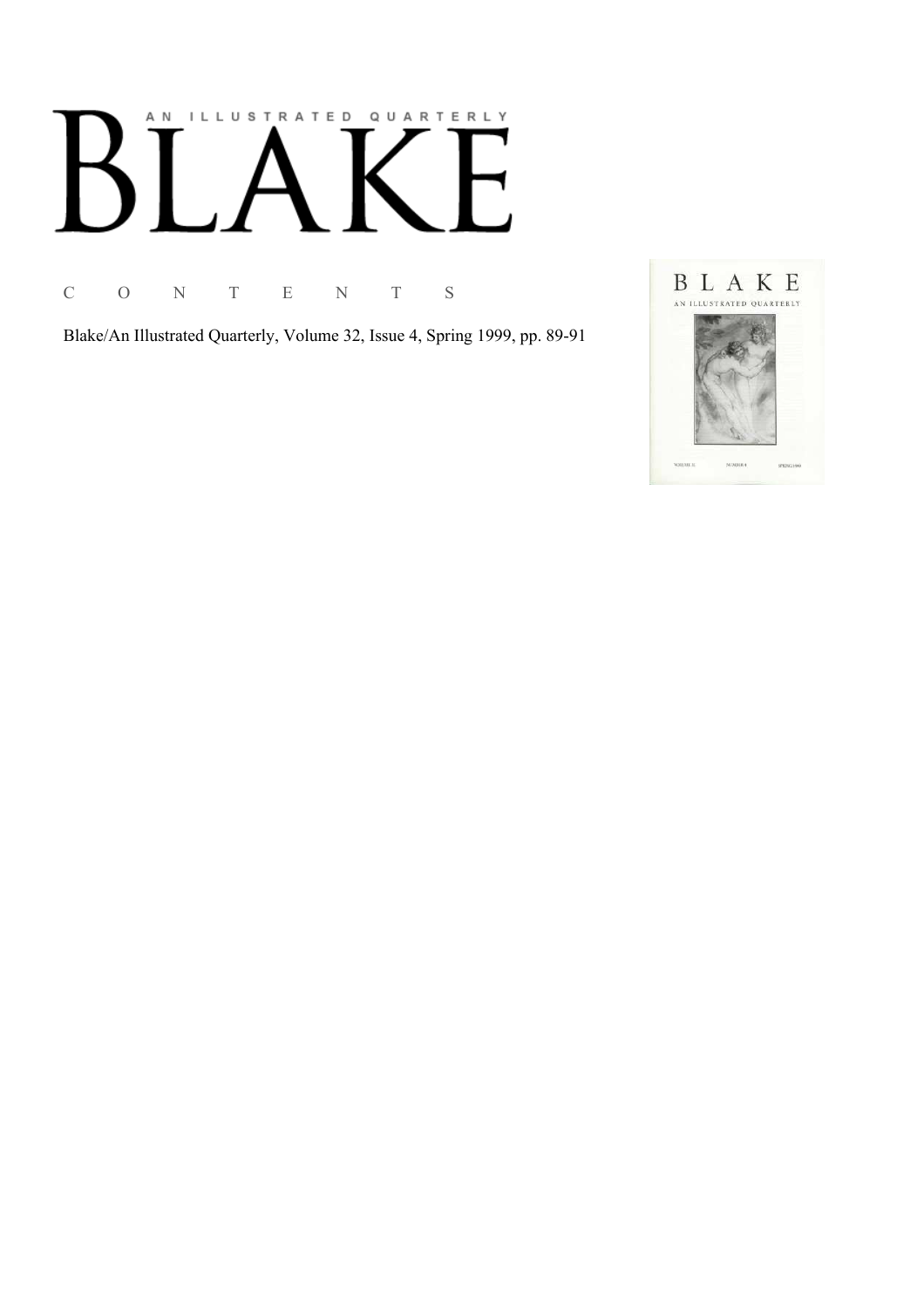## BLAK E

### AN ILLUSTRATED QUARTERLY



VOLUME 32 NUMBER 4 SPRING 1999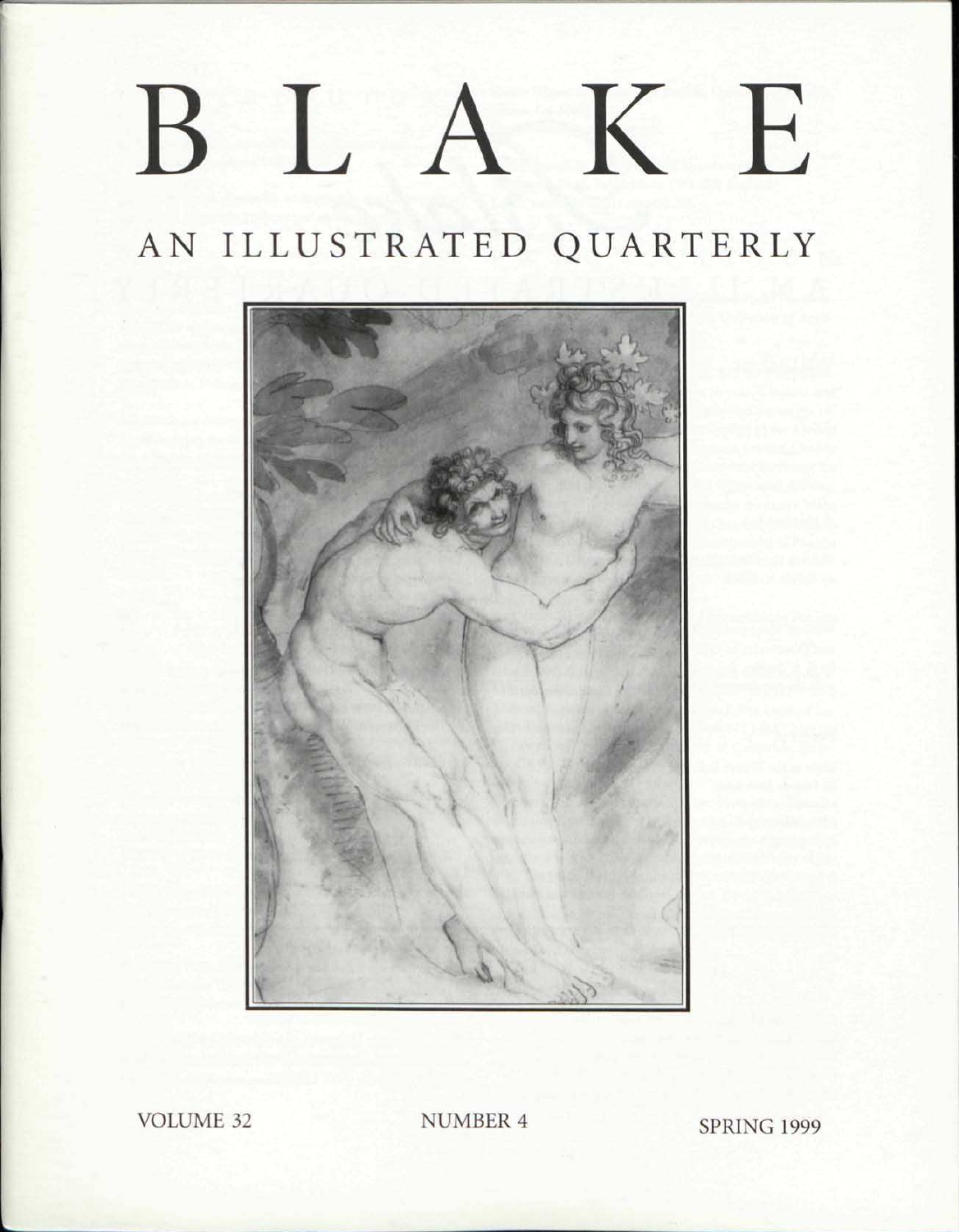

### AN ILLUSTRATED QUARTERLY

VOLUME 32 NUMBER 4 SPRING 1999

#### CONTENT S

| Articles                                                                             |     | Newsletter                                                                                                                                        |     |
|--------------------------------------------------------------------------------------|-----|---------------------------------------------------------------------------------------------------------------------------------------------------|-----|
| Blake in the Marketplace, 1998<br>by Robert N. Essick                                | 92  | Corrections, Blake at the Oscars, Going, Going,<br>Gone, Tyger of Wrath, Blake and the Age of<br>Revolution, Change in Production Office<br>Email | 150 |
| William Blake and His Circle: A Checklist of Publications<br>and Discoveries in 1998 |     |                                                                                                                                                   |     |
| by G. E. Bentley, Jr.<br>with the Assistance of Keiko Aoyama                         | 114 | Obituary                                                                                                                                          |     |
| Poetry                                                                               |     | Paul Mellon, 1908-1999<br>by Patrick Noon                                                                                                         | 152 |
| Blake at the Winter Solstice                                                         |     |                                                                                                                                                   |     |
| by Warren Stevenson                                                                  | 149 |                                                                                                                                                   |     |
| Blake Books for G. E. Bentley, Jr.<br>by Ian Singer                                  | 150 |                                                                                                                                                   |     |
|                                                                                      |     |                                                                                                                                                   |     |

#### ADVISOR Y BOAR D

G. E. Bentley, Jr., University of Toronto, retired Martin Butlin, Tate Gallery, retired Detlef W. Dörrbecker, University of Trier Robert N. Essick, University of California, Riverside Angela Esterhammer, University of Western Ontario

Nelson Hilton, University of Georgia Anne K. Mellor, University of California, Los Angeles Joseph Viscomi, University of North Carolina at Chapel Hill David Worrall, St. Mary's College